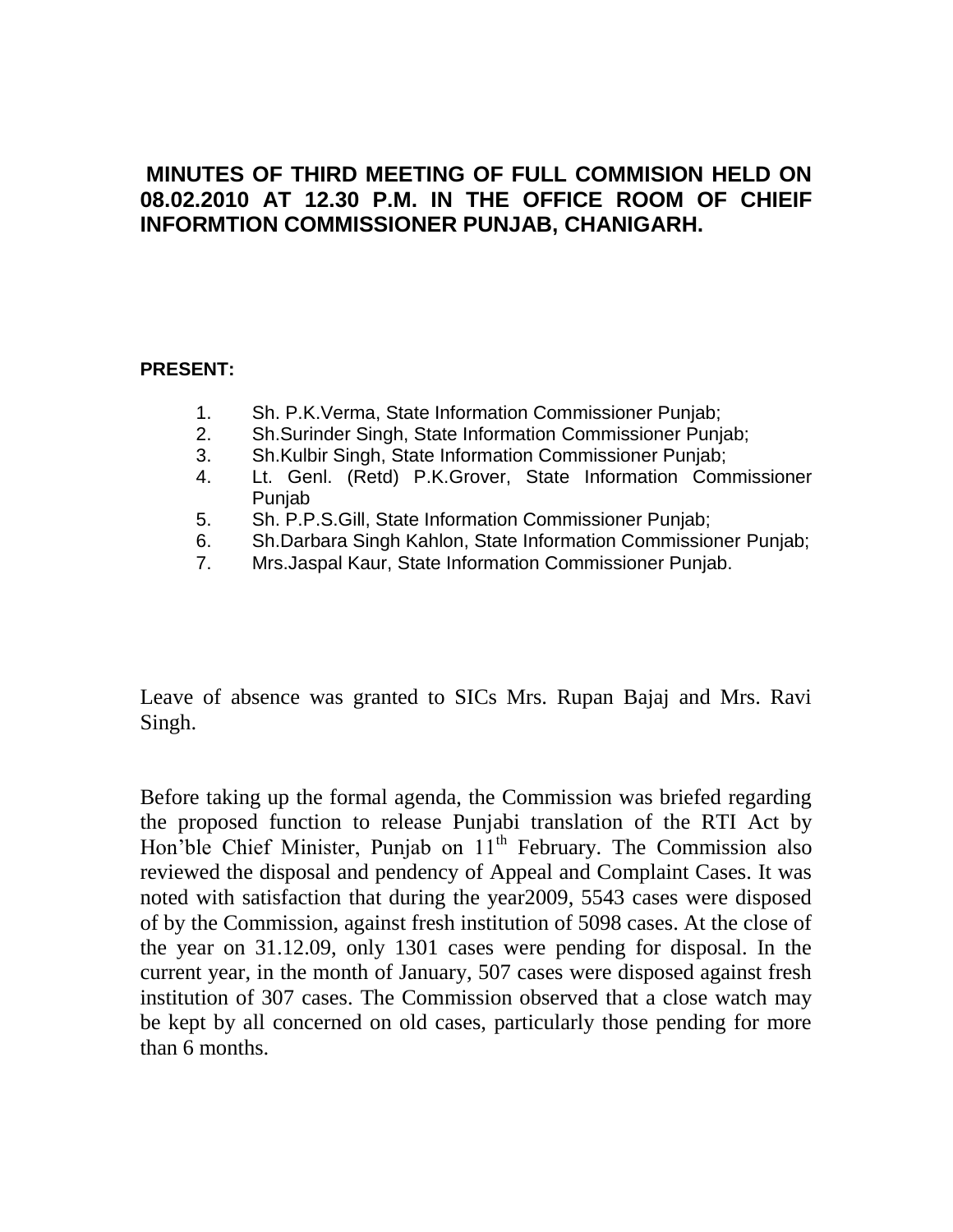Thereafter formal agenda items were taken up serialwise:-

# 1. **Draft Annual Reports of the State Information Commission Punjab for the years 2007 and 2008:**

The draft of the Annual Reports of the Commission for the years 2007 and 2008 as finalized by the Sub-Committee of Sh. P.K. Verma and Sh. PPS Gill and placed on the table were perused by all present and discussed. On consideration of the draft reports, the Commission approved the same with the observation that the opening pages of the two reports are similar. Therefore, the opening pages of the report for the year 2008 may be suitably revised. The Commission requested Sh. P.K.Verma and Sh. PPS Gill, members of the sub-committee to undertake this exercise. The Commission also thanked Sh. Verma and Sh. Gill for the efforts put by them to finalise the draft reports.

It was also decided that CIC would contribute a "Foreword" to the reports.

The Commission also decided that the two reports should be sent to the Government for further action at its end.

# 2. **Consideration of Final Draft of the "State Information Commission, Punjab (Management )Regulations 2010"**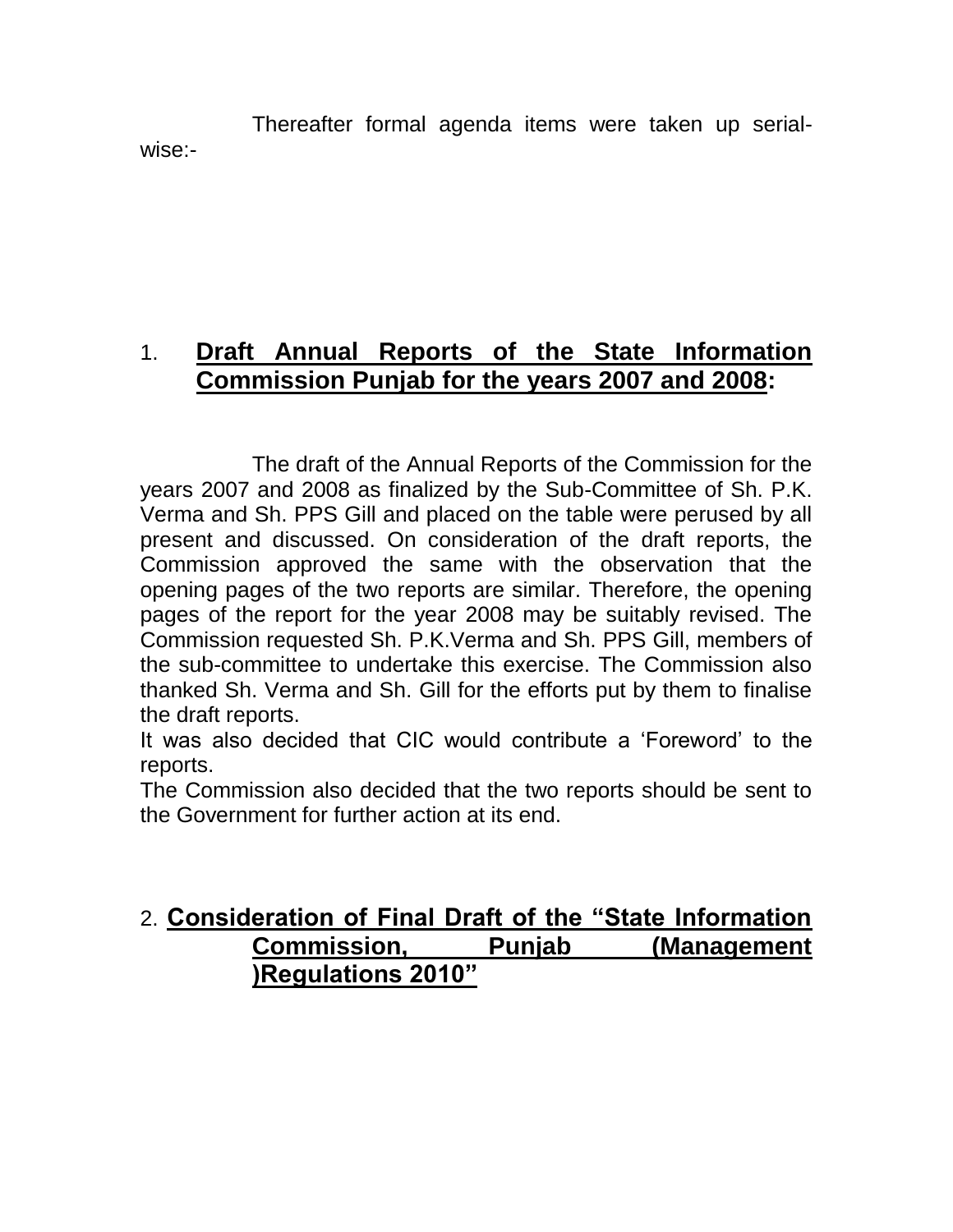The final draft of the State Information (Management) Regulations) 2010, as approved by the sub-committee of the Commission was consideration by the Commission and approved with minor amendments. The approved Management Regulations are enclosed at Annexure-1. The Commission further decided that these Regulations shall come into force w.e.f.01.04.2010. Due publicity may be given to these Regulations so that people become aware of the procedures, documentations etc. The Registry should also be suitably strengthened to cope with the additional work.

# 3. **Progress regarding Centrally Sponsored Schemes.**

The Secretary to the Commission apprised the Commission regarding receipt of funds from Government of India under the Centrally Sponsored Plan Schemes and expenditure incurred so far.

 The Commission noted that Rs.3.50 lacs, out of a total of Rs.5.00 lacs, received by the SICP, a good part had been utilized for Seminars / mass contact awareness programmes pertaining to propagation of RTI Act, which were organized at the initiative of the Commission. Some more such seminars are scheduled to be held in February and March. It was decided that the balance amount should be utilized within the current financial year so that funds may be availed from Government of India. The CIC asked the SICs to participate in these Seminars / mass contact programmes in association with District Administrations and Educational institutions. The SICs may take initiative to organize these programmes as per their convenience.

The Commission was briefed about allocation of funds for e-enablement. The issue was discussed and it was decided that rather than placing funds amounting to Rs.10,72,240/- with Punjab Info Tech for purchase of computers, lap tops etc., it was decided that the issue should be considered by the committee for Monitoring & Systems under the chairmanship of Lt. Genl. (Retd.) P.K.Grover, SIC.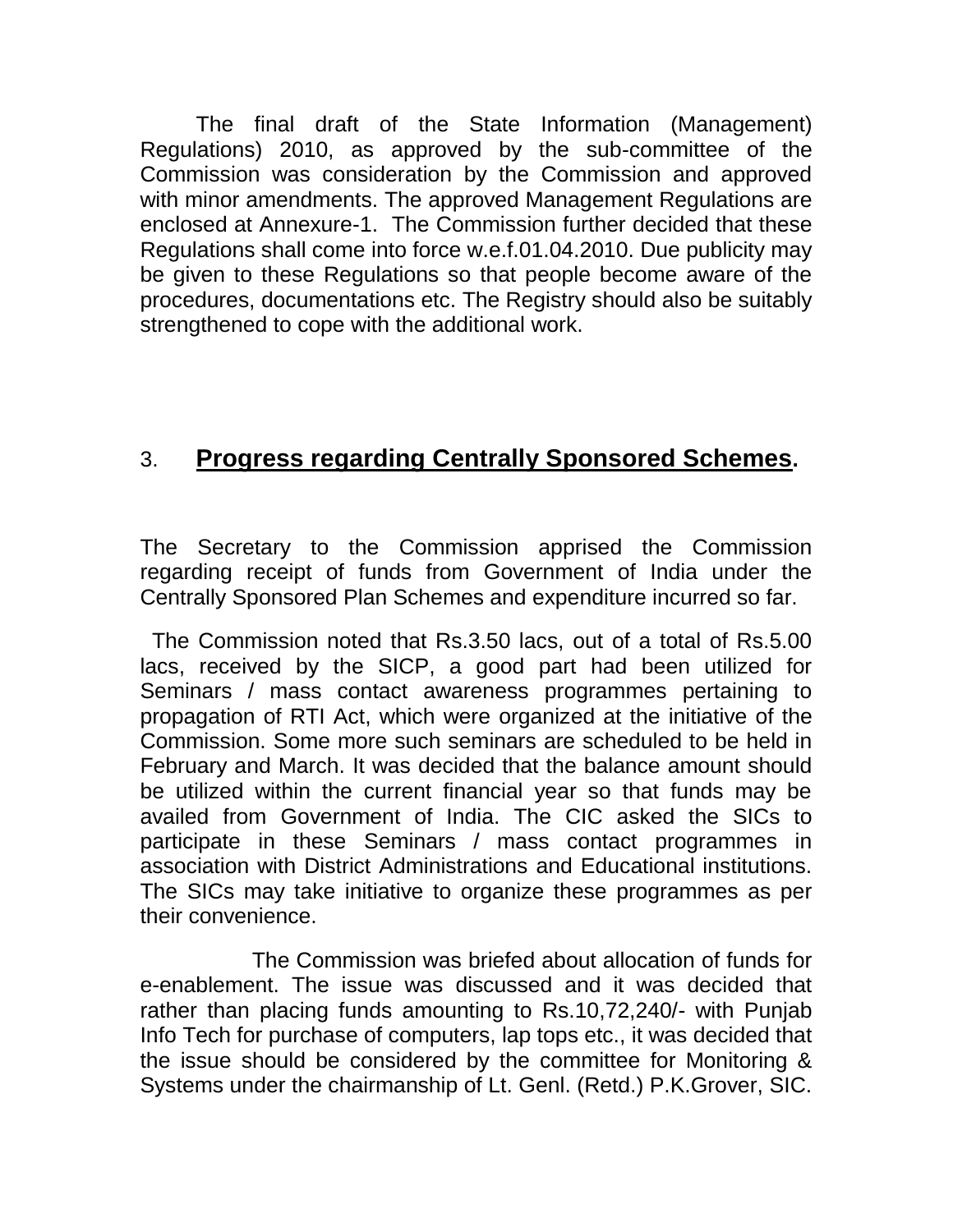Sh Surinder Singh, SIC who has a technical background was opted as a member of this sub-committee. The Secretary to the Commission will be its member Secretary and in his absence, MFA may coordinate. The sub-committee shall examine the configuration of the proposed PCs / Lap Tops, and finalise the purchases, after observing due formalities. It was noted that direct purchase may work out cheaper and would also be able to provide post-purchase service direct to the Commission, rather than through a third party. It was also observed that private hardware companies were giving lot of incentives on purchase of hardware and software, which should be availed by the Commission, rather than Infotech Corporation. It was, therefore, decided to with-hold deposit of Rs.10,72,240/- to Info Tech Punjab and examine the issue for direct purchase. The Commission empowered the sub-committee to finalise the purchase at the earliest so that the utilization certificate could be sent to Govt. of India for availing the balance grant.

The CIC apprised that NIC had come forward to assist the Commission to establish video conferencing facility, the proposal for which is awaited. The video conferencing facility was proposed to be set up in Court Room NO.1 in the main office building. All present agreed that initially the video conferencing should be linked up with selected 4-5 Districts on experimental basis and after successful launch, it could be extended to cover all districts of the State.

# **4. Miscellaneous**.

The issue of shortage of staff, quick turnover of the staff and their grievances were raised by SICs. The Commission was of the unanimous view that some concrete action was needed for creating additional posts for which a proposal is pending with the government, to make the salary structure attractive so that employees turnover is not quick for the contractual as well as for the outsourced staff of the Commission.

The earlier policy framed by the committee on Personnel & Training headed by Sh. P.K.Verma had recommended grant of 5% annual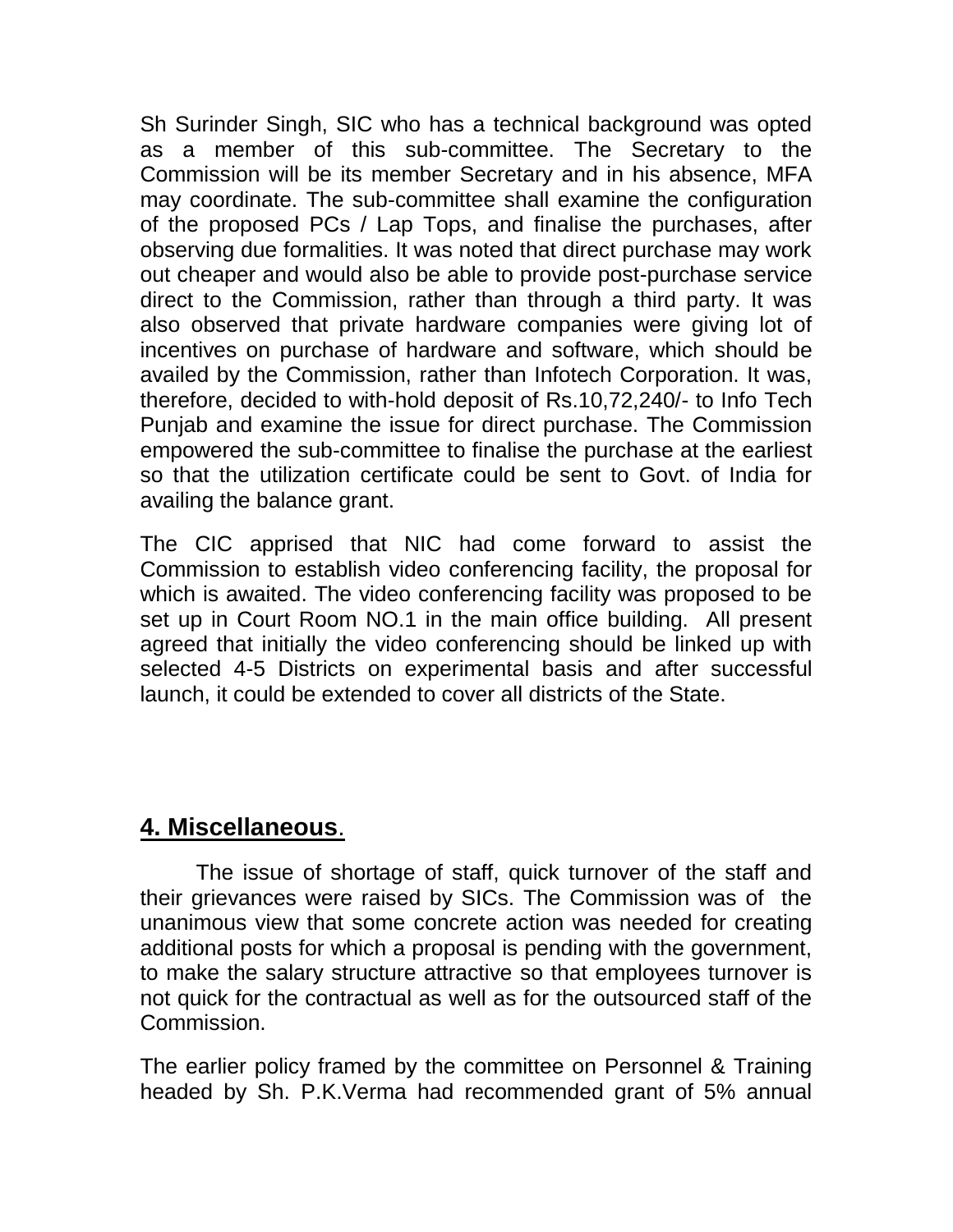increment on successful completion of one year, which had been discontinued on a reference from the government. It was decided to reconsider the issue and if need be to take a formal decision by the Commission in this regard. Sh. P.K.Verma, who had resigned from the Chairmanship of the sub-committee agreed to continue to chair the same with SIC, Sh.Kulbir Singh, as Co-Chairman of the committee on Personnel & Training. The sub-committee may go into these pending issues and put up a consolidated proposal for up-ward revision of salaries and incentive to both contractual as well as to outsourced employees of the Commission before the next meeting of the Full Commission.

The Commission noted that Sh. Grewal, Secretary to the Commission has been relieved of his charge, on completion of his deputation period of three years. The Commission noted with appreciation the services rendered by Sh. Grewal during the period he served with the Commission.

Meting ended with a vote of thanks to the chair.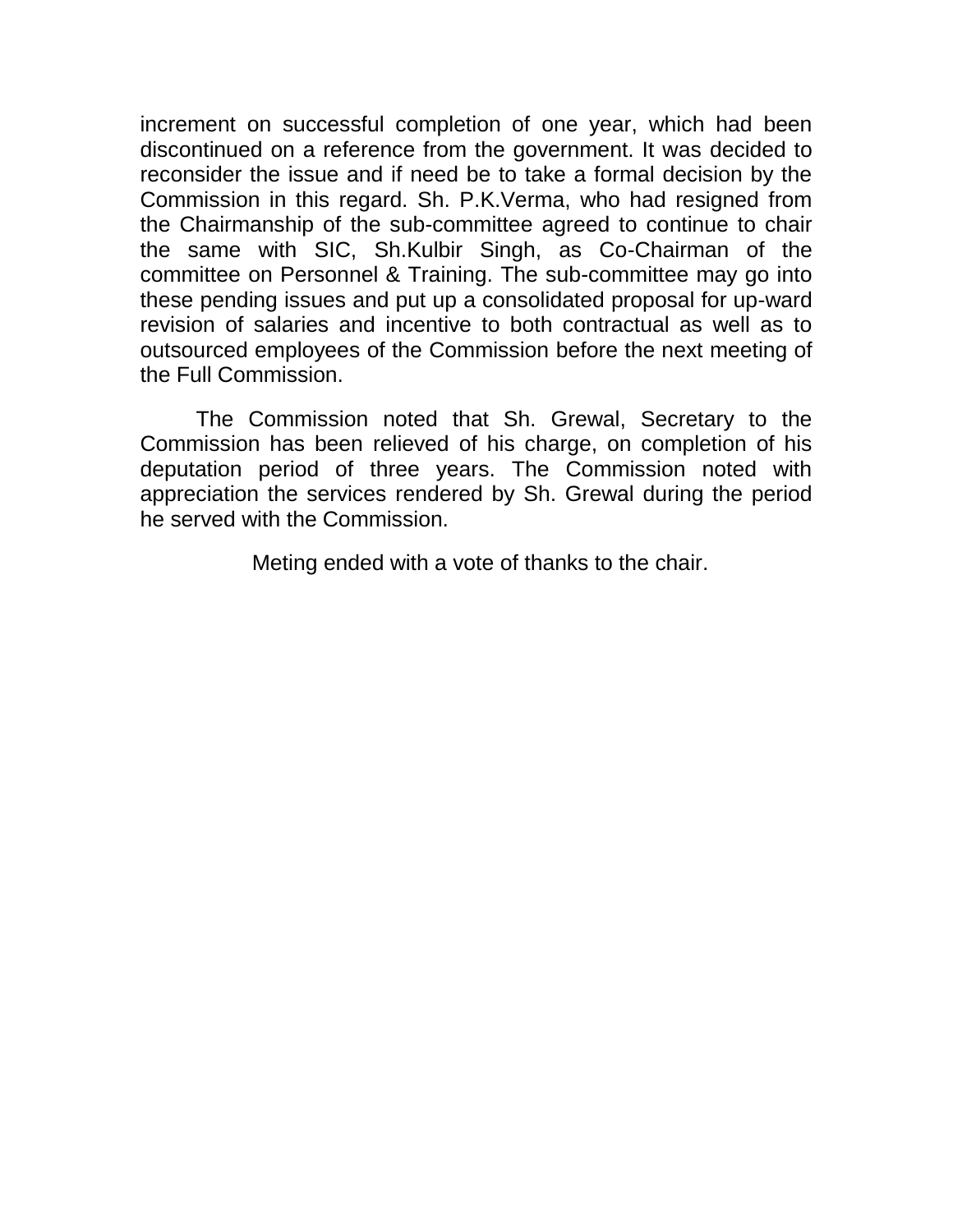# **The State Information Commission, Punjab (Management) Regulations, 2010**

In exercise of the powers conferred by section 15(4) of the Right to information Act, 2005 (Act 22 of 2005) and all other provisions in the Act enabling in this behalf, Punjab State Information Commission hereby makes the following Regulations for management of the affairs of the State Information Commission so as to enable it to function effectively.

## **Chapter-1: Short Title and Commencement:-**

- (i) These Regulations may be called "the Punjab Information Commission (Management) Regulations, 2010.
- (ii) They shall come into force with effect from  $1<sup>st</sup>$  April, 2010.
- (iii) Appeals and Complaints which have already been filed before the date of commencement of these Regulations and have been found in order and are already registered before this date will be proceeded with as before and shall not abate for any infirmity therein but these regulations will be applicable for any prospective action even in regard to such pending Appeals and Complaints.
- **2. Definitions: -** In these Regulations unless the context otherwise requires
	- (a) "Act" means the Right to Information Act, 2005 (Act 22 of 2005);
	- (b) "Appellant" means an appellant u/s 19 of the Act and a "Complainant" means a complainant u/s 18 of the Act.
	- (c) "Commission" means the State Information Commission Punjab;
	- (d) "Chief Information Commissioner" means the State Chief Information Commissioner appointed under the Act.
- (e) "SPIO"/"PIO" in case of the Punjab means an officer designated by a public authority under Section 5(1) of the Act and a State Assistant PIO means a State Assistant PIO so designated or notified under Section 5(2) of the Act.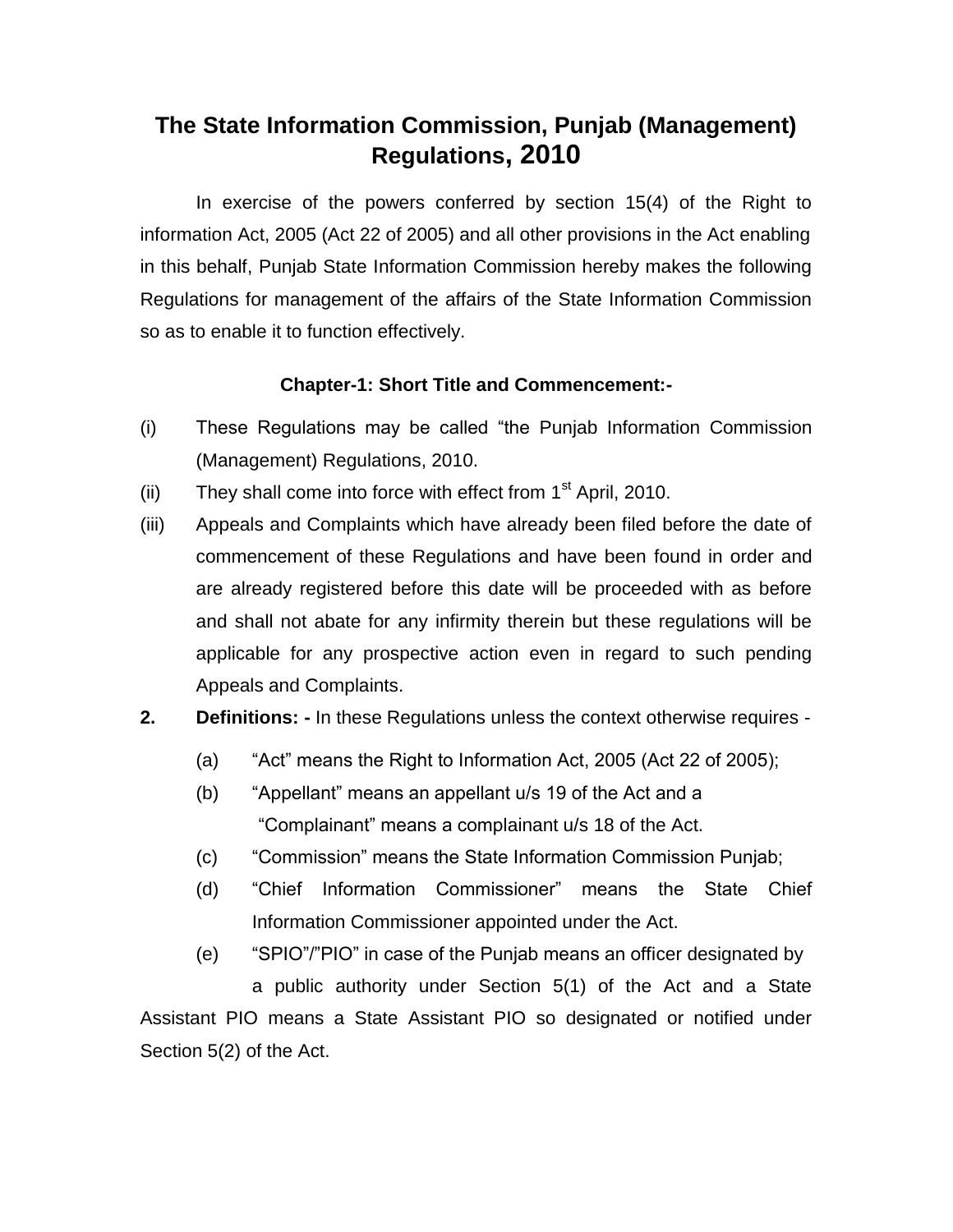- (f) "Decision" includes an order, direction or determination of an issue.
- (g) "First Appellate Authority" means an authority so appointed or notified by the public authority under the Act and includes a head of the office or the head of the public authority if no first appellate authority is appointed or notified.
- (h) "Information Commissioner" means a State Information Commissioner appointed under the Act.

(i) A single Bench means a bench constituted by Chief Information Commissioner of one Information Commissioner to hear Second Appeals or Complaints.

- (ii) A Division Bench means a Bench constituted by Chief Information commissioner of two Commissioners sitting together to hear second Appeals or Complaints.
- (iii) Full Bench means a Bench constituted by Chief Information Commissioner of three or more Commissioners sitting together to hear Second Appeals/Complaints.
- (I) "Prescribed" means prescribed by or under the Act or under the Rules or Regulations.
- (j) "Records" mean the aggregate of papers relating to an Appeal or Complaint including pleadings, rejoinders, comments, proceedings, documentary or oral evidence, decision, orders and all other documents filed with or annexed to an Appeal or Complaint or submitted subsequently in connection with such Appeal or Complaint.
- (k) "Registry" means the Registry of the Commission comprising the Registrar(s), Additional Registrar(s), Joint Registrar(s), Deputy Registrar(s) or Assistant Registrar(s), who may be appointed from time to time in the Commission.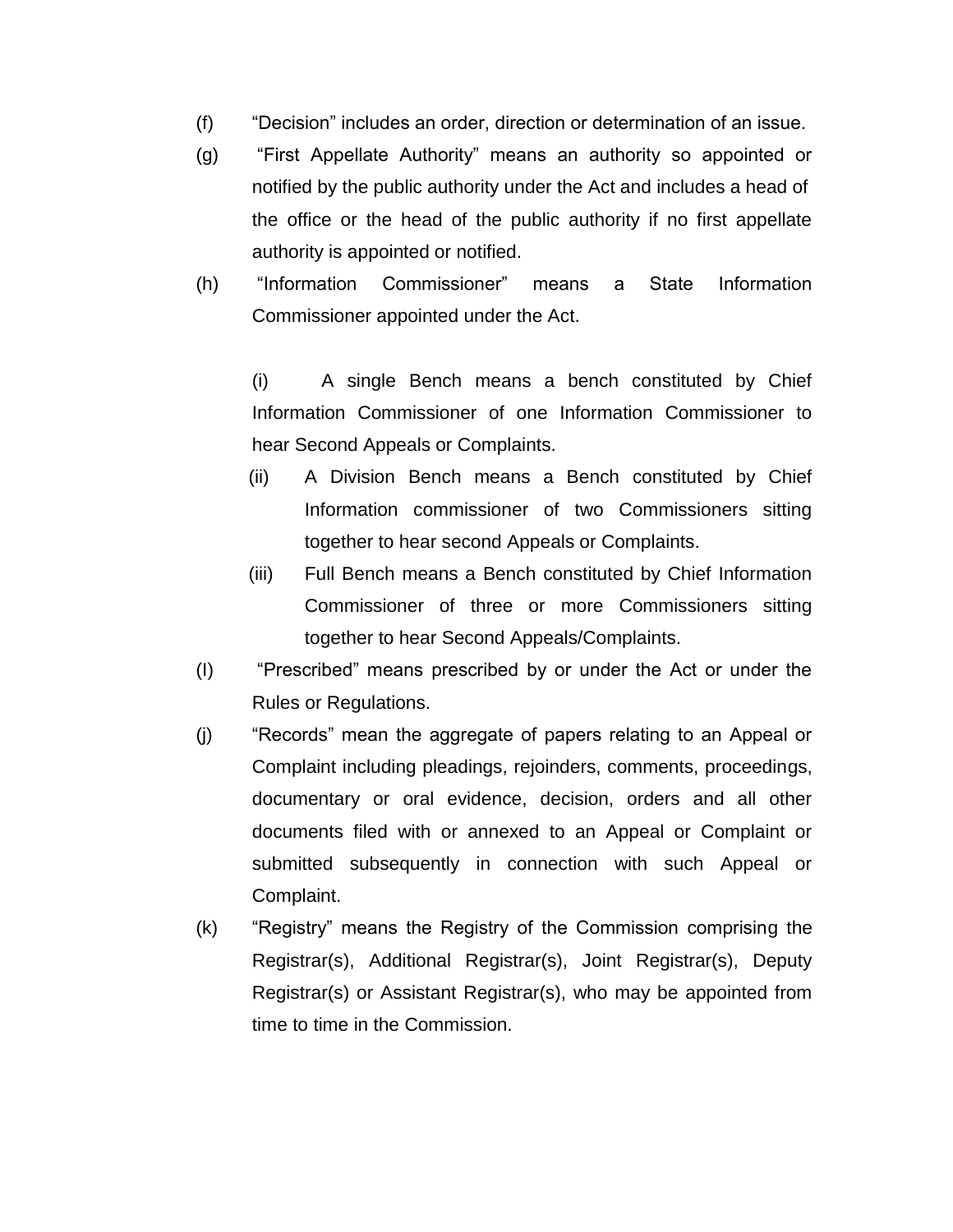- (l) "Registrar" means the Registrar of the Commission and unless the context otherwise requires includes an Additional Registrar, a Joint Registrar, a Deputy Registrar or an Assistant Registrar.
- (m) "Regulation" means Regulation framed herein;
- (n) "Representative" means a person duly authorized by or on behalf of any of the parties to the proceedings or interveners and may include a Legal Practitioner.
- (o) "Respondent" includes an intervener or a third party or a party impleaded by the Commission.
- (p) "Rules" mean the Rules framed by the State Government under Section 27 of the Act; or by the competent authority under Section 28 of the Act.
- (q) "Section" means section of the Act;
- (r) Words and expressions used herein but not defined shall have the same meaning as defined in the Act.

## **CHAPTER-II: Officers of the Commission and their functions**

**3. Appointment of Registrar: -** The Chief Information Commissioner may designate one or more of its officers in the Commission to function as Registrar(s) of the Commission. He may also designate other officers of the Commission to act as Additional Registrar(s), Joint Registrar(s), Deputy Registrar(s) or Assistant Registrar(s) and provide other staff that may be necessary to assist the Registrars in the performance of their duties and responsibilities.

## **4**. **Powers and functions of the Registrar:-**

(i) The Registrar shall be the Chief Executive of the Commission on the judicial side. Any communication addressed to him will be deemed to be addressed to the Commission.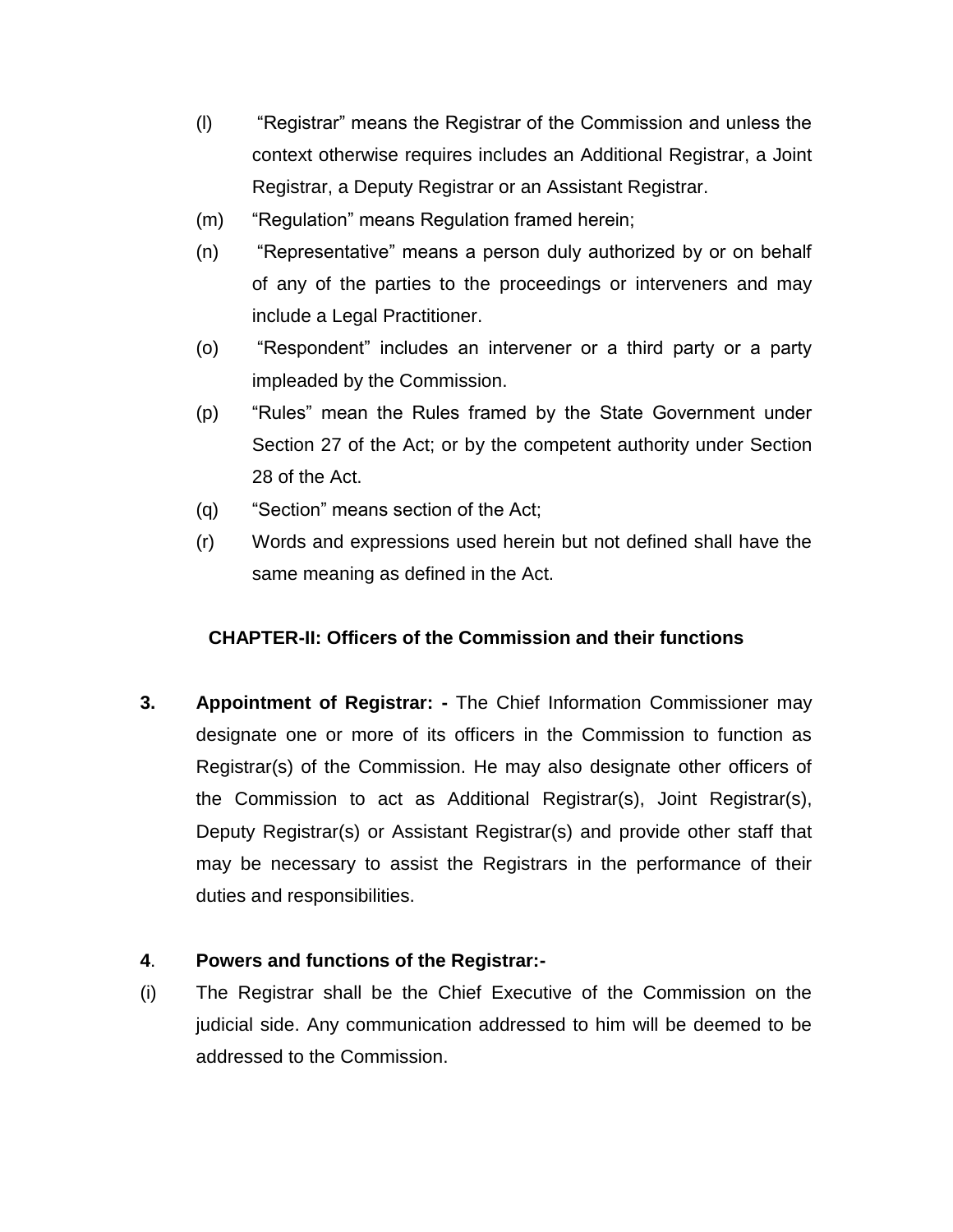- (ii) The Registrar shall discharge his functions under the administrative control and superintendence of the Chief Information Commissioner.
- (iii) All records of the Commission shall be in the custody of the Registrar or person assigned this duty by him.
- (iv) The Official Seal of the Commission shall be kept in the custody of the Registrar or person assigned this duty by him.
- (v) Subject to any general or special directions of the Chief Information Commissioner, the Official Seal of the Commission shall be affixed to any order, summons or other process under the authority of the Registrar.
- (vi) The Official Seal of the Commission shall not be affixed to any certified copy issued by the Commission save under the authority of the Registrar.
- (vii) The office of the Registrar may receive all applications, Second Appeals / Complaints, counter statements, replies and other documents.
- (viii) The Registrar shall decide all questions arising out of the scrutiny of the Appeals and Complaints filed in the Registry before these are registered.
- (ix) The Registrar may require any application, Appeal, counter statement, replies presented to the Commission to be amended in accordance with these Regulations and direct any formal amendment of such records.
- (x) The Registrar shall sign the notice for date of hearing fixed by respective Bench for communication to both the parties.
- (xi) The Public Information Officer of the State Information Commission Punjab may, on payment of a fee prescribed for the purpose, grant leave to a party to the proceedings to inspect the record of the Commission under supervision and in presence of an officer of the Commission.
- (xii) Copies of documents authenticated or certified shall be provided to the parties to the proceedings only under the authority of the Registrar.
- (xiii) The Registrar shall communicate the decisions, orders or directions of the Commission to the concerned person/persons, and all such communications signed or authenticated by the Registrar or under his authority shall be deemed to be the communication from the Commission.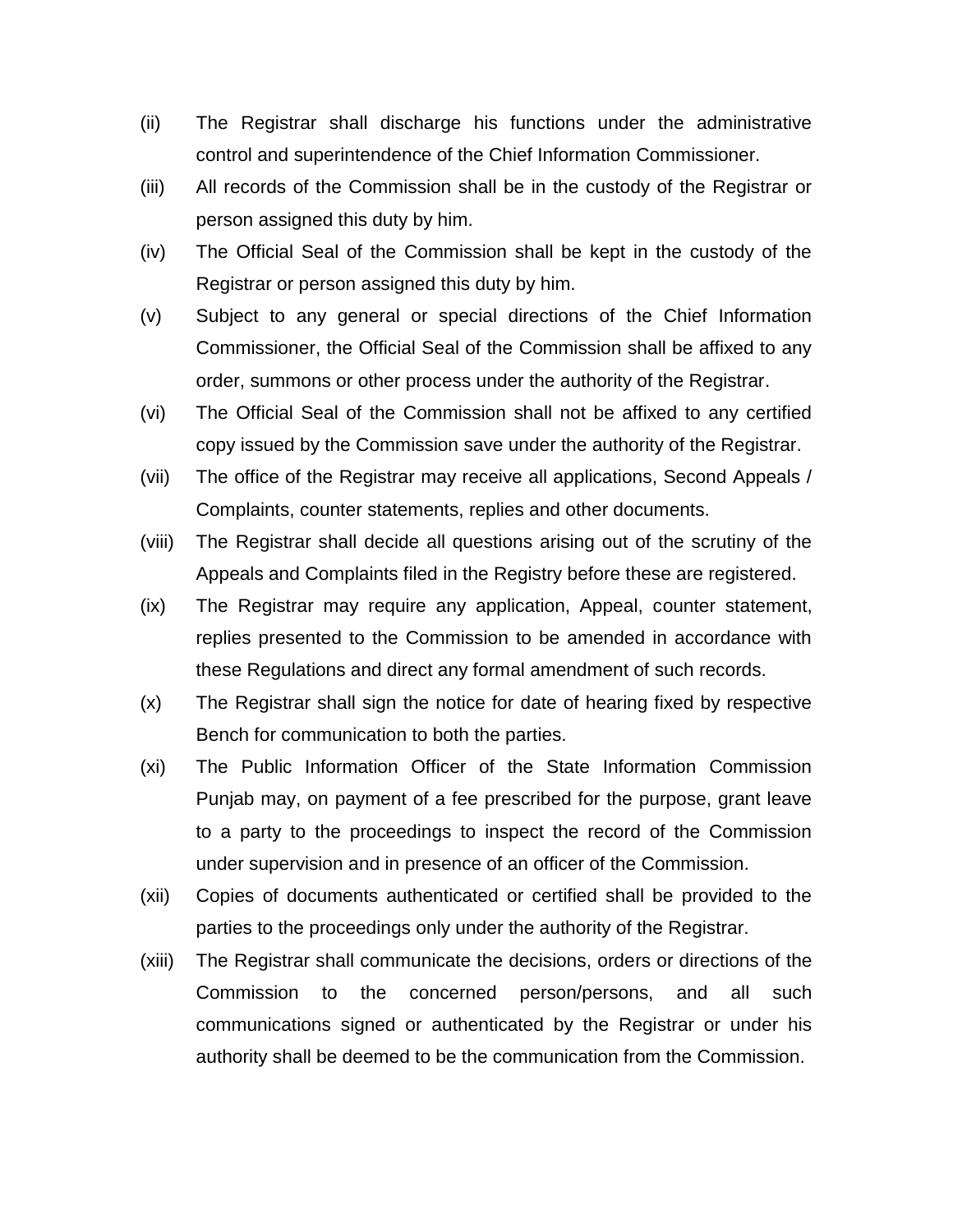- (xiv) The Registrar shall exercise all such powers and discharge all such functions as are assigned to him by these Regulations or such duties as may be assigned by the Chief Information Commissioner from time to time.
- (xv) The Registrar shall assist all Information Commissioners in discharge of their functions.
- (xvi) The Registrar may with the approval of the Chief Information Commissioner delegate to a Joint Registrar, Deputy Registrar or Assistant Registrar any function required to be performed under these Regulations.
- (xvii) The Additional Registrar or Deputy Registrar or Assistant Registrar may be delegated the powers conferred on a Registrar with the approval of the Chief Information Commissioner and in such eventuality, they will exercise all the functions of the Registrar under his guidance.

#### **Chapter III: Working Hours, sittings and vacations etc.**

- **5.** Subject to any order by the Chief Information Commission, the office of the Commission will be open on all working days notified by Government of Punjab from 9.00 AM to 5.00 PM with a lunch break of half an hour from 1.30 PM to 2.00 PM. However, to avoid inconvenience to parties to cases before the Commission, on sudden or impromptu declaration of any holiday by the Sate government, the Commission may hold court for hearing of cases already fixed for that date.
- **5. (i)** Secretary of the Commission/In charge of section shall ensure punctuality of the staff of the Commission.
- **6.** On the pattern of the Central Information Commission, the Punjab State Commission may observe summer vacations not exceeding 10 working days during summer months and a winter vacation of not more than 10 working days during the winter months, as notified by the Chief Information Commission. These vacations, as far as possible, may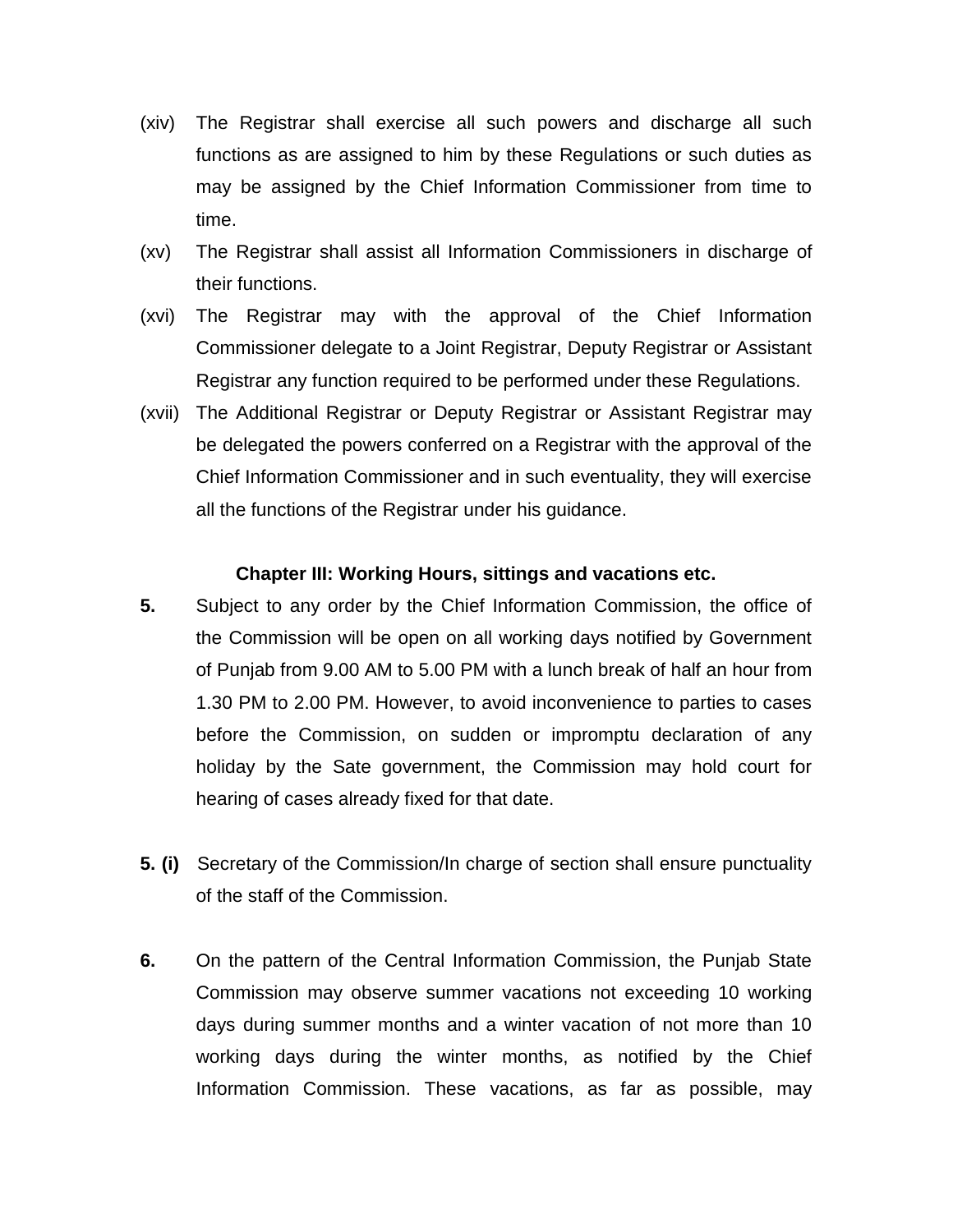coincide with the summer / winter vacations declared by the Punjab and Haryana High Court, to facilitate the legal practitioners. The office of the Commission will, however, remain open during summer / winter vacations, except on gazetted holidays. The Chief Information Commissioner may make appropriate arrangements to deal with matters of urgent nature during vacations, by designating one or more Benches as Vacation Bench and State Information Commissioners so designated will, by turn constitute, such Vacation Bench to hear Complaints / Appeals.

#### **CHAPTER – IV: Registration, Abatement or Return of Appeal**.

**7. Appeal or Complaint etc. to be in writing: -** Every Appeal, Complaint, application, statement, rejoinder, reply or any other document filed before the Commission shall be typed or printed or hand written neatly and legibly and the language used therein shall be formal and civilized and should not be in any way indecent or abusive. The Appeal, Complaint or an application shall be presented in at least three sets in a paper-book form, in case of Second Appeals and two sets in case of Complaints.

## **8. Contents of Appeal or Complaint:-**

- (1) An Appeal or a Complaint to the Commission shall contain the following information, namely:-
	- (i) Name, address and other particulars of the Appellant or Complainant, as the case may be;
	- (ii) Address of the State Public Information Officer (SPIO) or the State Assistant Public Information Officer (SAPIO) or PIO against whom a Complaint is made under Section 18 of the Act, and Second Appeal under section 19(2) of the Act and address of the First Appellate Authority before whom the First Appeal was preferred under Section 19(1) of the Act.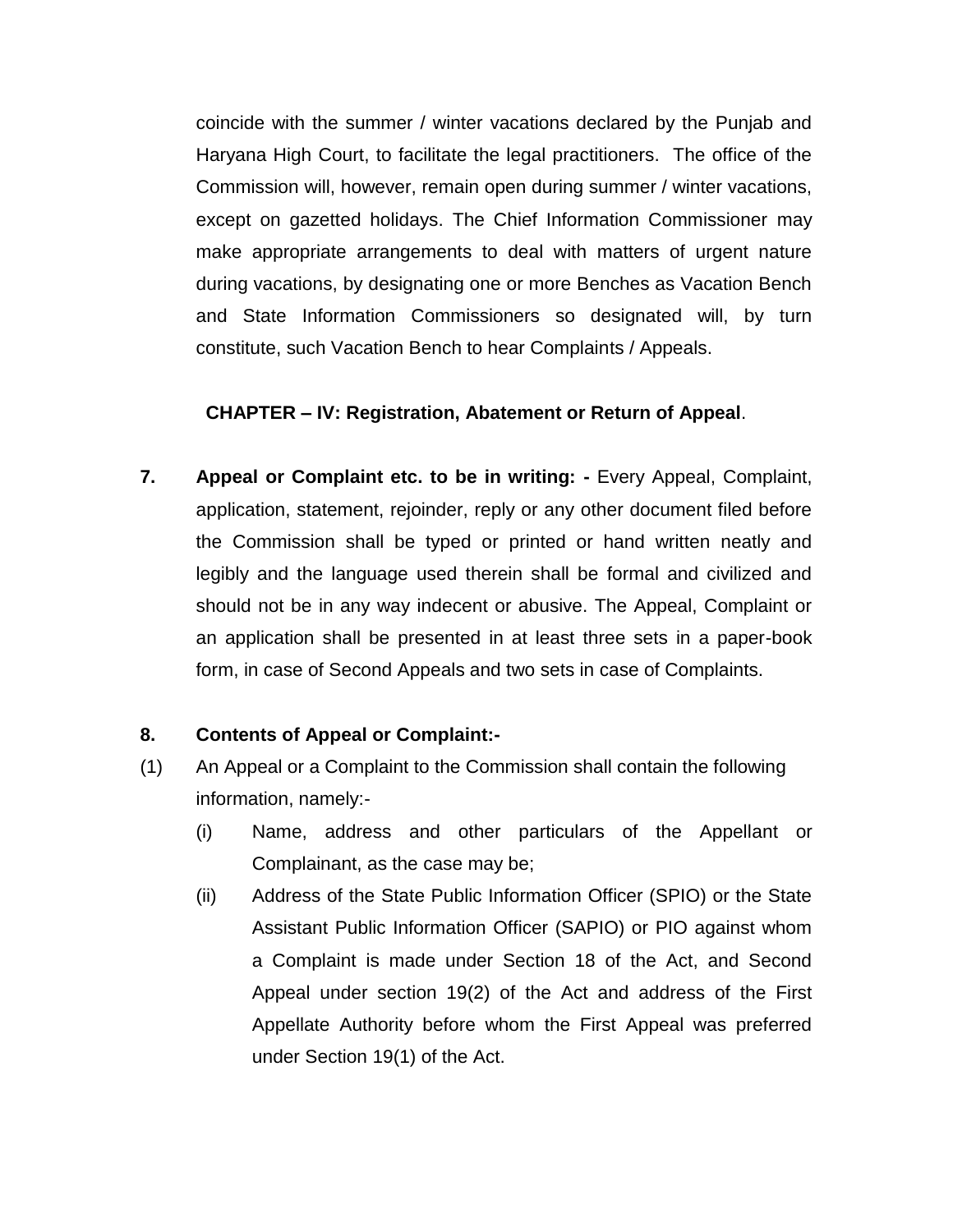- (iii) Particulars of the decision or order, if any, including its number and the date it was pronounced, against which the Appeal is preferred;
- (iv) Brief facts leading to the Appeal or the Complaint;
- (v) if the Appeal or Complaint is preferred against refusal or deemed refusal of the information, the particulars of the application, including number and date and name and address of the Central Public Information Officer to whom the application was made and name and address of the First Appellate Authority before whom the Appeal was filed;
- (vi) Prayer or relief sought;
- (vii) Grounds for the prayer or relief;
- (viii) verification by the Appellant or the Complainant, as the case may be;
- (ix) Any other information which may be deemed as necessary and helpful for the Commission to decide the Appeal or Complaint. In case the Appellant / Complainant has alleged deficiency in the information supplied to him, he shall specify the exact deficiency.
- (x) Copies of any communications with Public Authority / PIO made by the Complainant / Appellant and mentioned in his RTI application under Section 6 of the Act.

(2) The contents of the Complaint shall be in the same form as prescribed for the Appeal with such changes as may be deemed necessary or appropriate.

## **9. Documents to accompany Appeal or Complaint:-**

Every Appeal or Complaint made to the Commission shall be accompanied by self attested copies/photo copies of the following documents, namely:-

- (i) The RTI application submitted before the SPIO/Assistant SPIO/PIO/APIO along with documentary proof as regards payment of fee under the RTI Act;
- (ii) The order, or decision or response, if any, from the SPIO/PIO to whom the application under the RTI Act was submitted.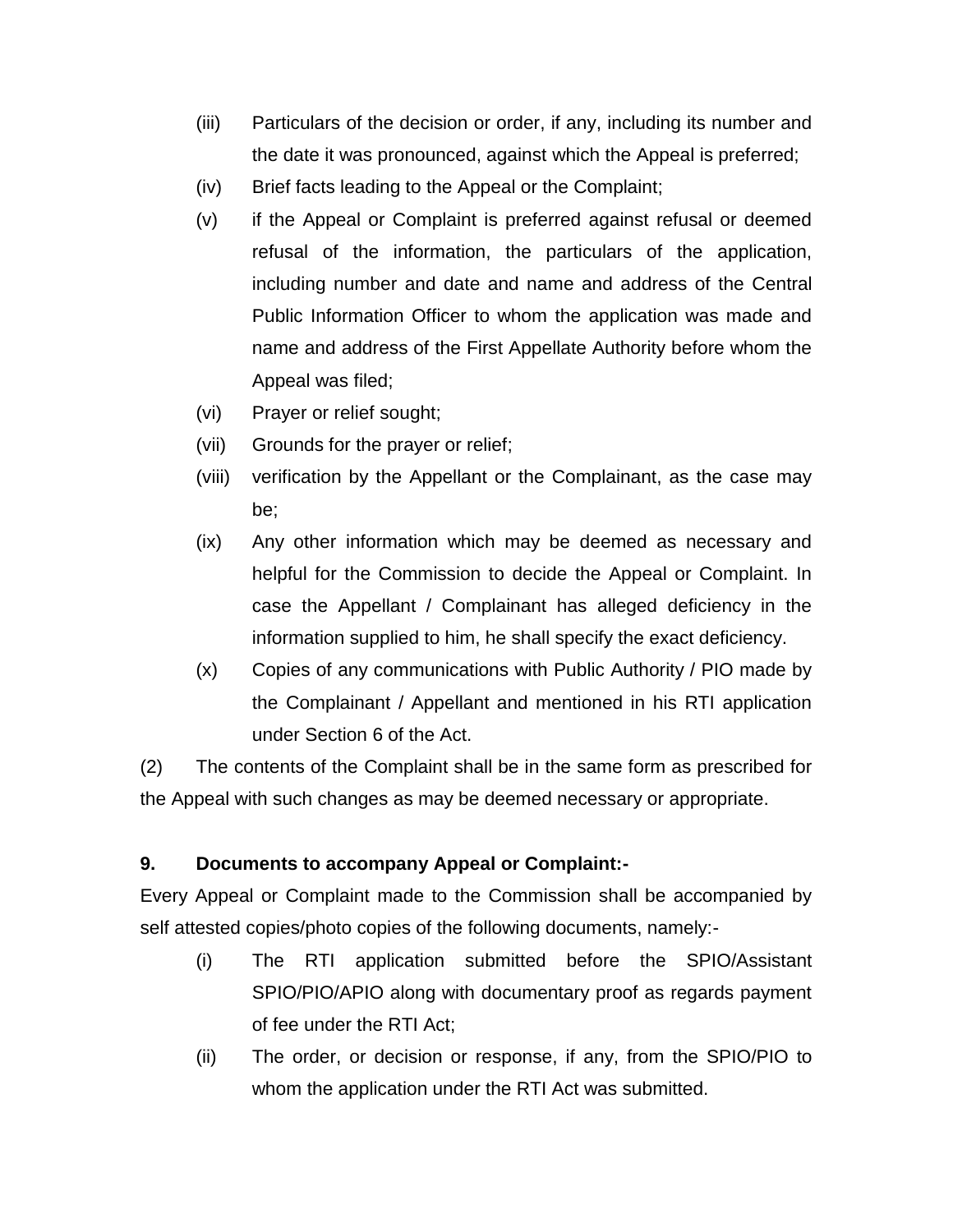- (iii) The First Appeal submitted before the First Appellate Authority with documentary proof of fling the First Appeal.
- (iv) The Orders or decision or response, if any, from the First Appellate Authority against which the Appeal or Complaint is being preferred;
- (v) The documents relied upon and referred to in the Appeal or Complaint;
- (vi) A certificate stating that the matters under Appeal or Complaint have not been previously filed or pending or decided by any of the Commissioners;
- (vii) Copies with an index of the documents referred to in the Appeal or Complaint; and original application under Section 6 of RTI Act.

## **10. Service of copies of Appeal/Complaint**

Before submitting an Appeal or Complaint to the Commission, the Appellant or the Complainant shall cause a copy of the Appeal or Complaint, as the case may be, to be served on the SPIO/PIO and the Appellate Authorities and shall submit a proof of such service to the Commission.

Provided that if a Complainant does not know the name, address and other particulars of the SPIO/PIO or of the First Appellate Authority and if he approaches the Commission under Section 18 of the Act, he shall cause a copy of his Complaint Petition to be served on the concerned Public Authority or the Head of the Office and proof of such service shall be annexed along with the Complaint Petition.

## **11. Presentation and scrutiny of Appeal or Complaint:-**

(i) The Registrar or an officer specially designated by CIC for this purpose shall receive any Second Appeal or Complaint Petition addressed to the Commission and ensure that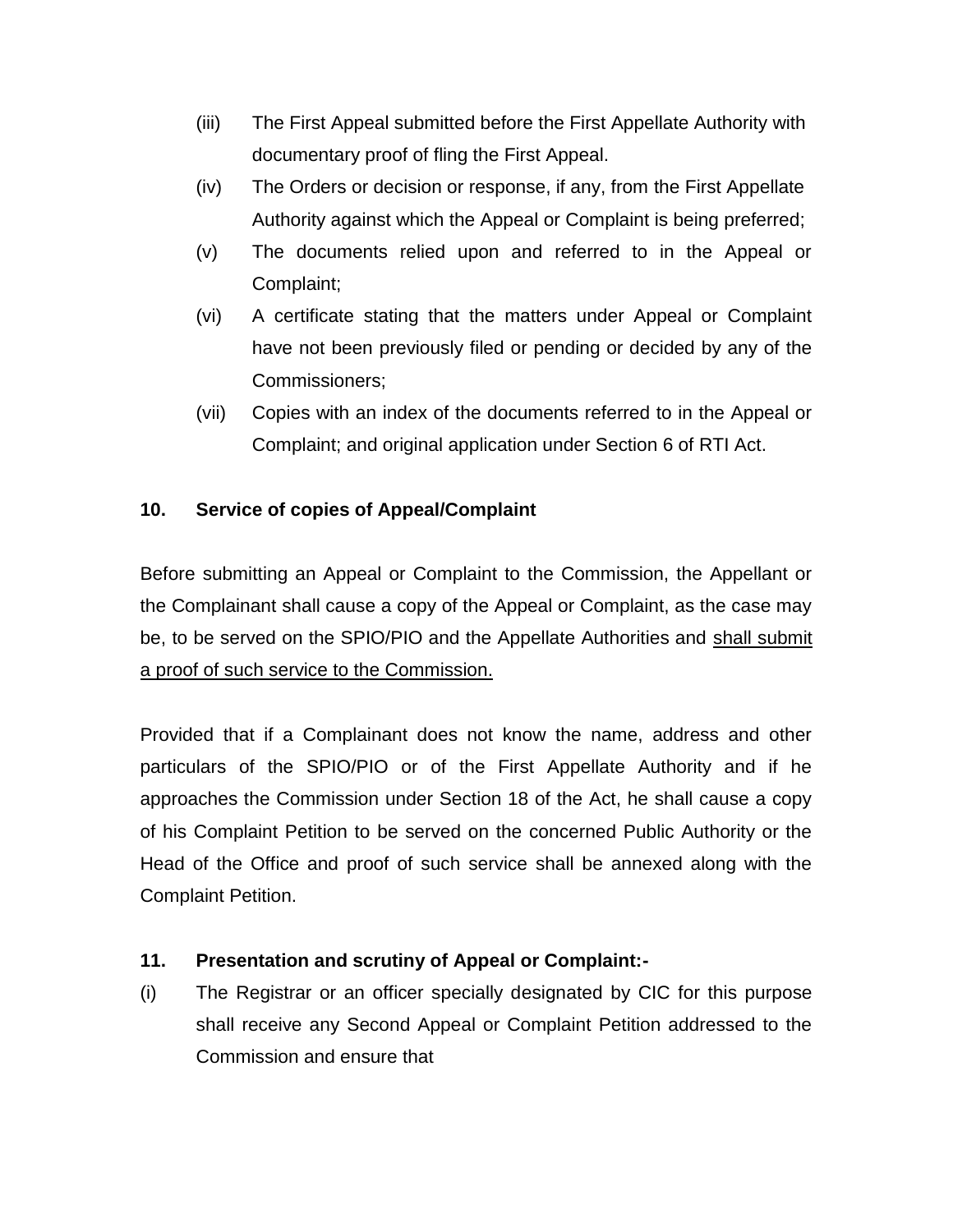- (a) The Appeal or the Complaint, as the case may be, is submitted giving details as specified below (ii)
- (b) That all its contents are duly verified by the Appellant or the Complainant, as the case may be;
- (c) That the Appeal or the Complaint is in accordance with the Regulations.
- (ii) The Registrar or the officer designated for this purpose shall also ensure that the Appeal or the Complaint petition contains copies of all required documents such as
	- (a) RTI application
	- (b) Receipt of the RTI Application
	- (c) Proof in regard to payment of fee/cost, if any;
	- (d) Decision/reply etc. from the SPIO, if any;
	- (e) Appeal to the 1st Appellate Authority;
	- (f) Decision of the 1st Appellate Authority, if any.
	- (g) Copies of all communications made with Public Authority / PIO, which have been referred to in the Appeal / Compliant petition, as the case may be.
- (iii) The Registrar/DR/Assistant Registrar/designated officer as the case may be, shall scrutinize every Appeal/Complaint received and will ensure —
	- (a) That the Appeal or the Complaint petition is duly verified and required number of copies are submitted;
	- (b) That all the documents annexed are duly paged and attested by the Appellant or the Complainant.
	- (c) That the copies of the documents filed and submitted are clear, distinct and legible;
- (iv) That the Registrar/DR/Assistant Registrar/designated Officer will return any such Appeal or the Complaint if it does not meet the requirement or conform to the standard as set out above and permit its resubmission in proper form.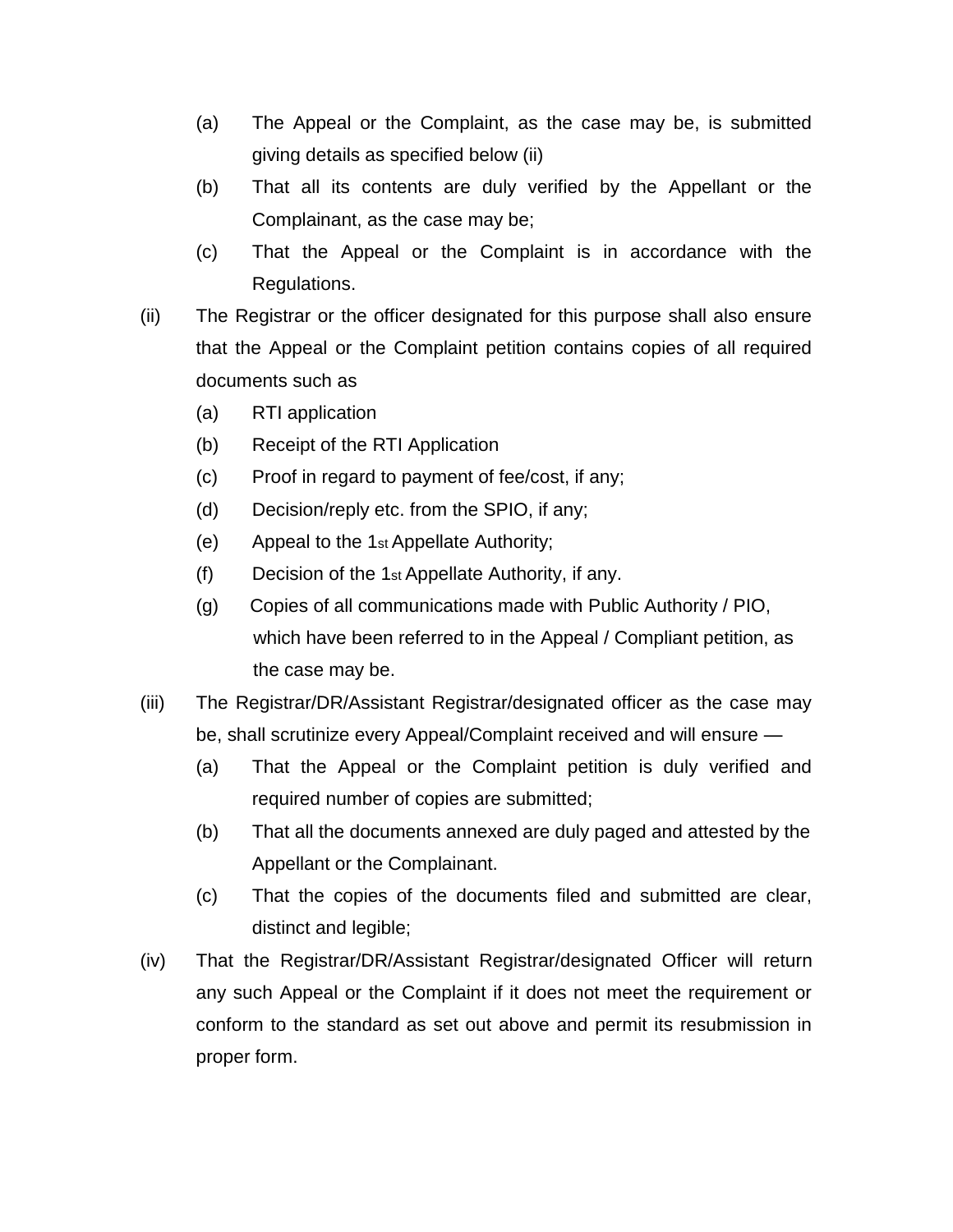- (v) All Appeals and Complaints not returned as above and found in order shall be registered and a specific number will be allocated.
- (vi) The Registrar or any other officer authorized by him shall endorse on every Appeal or Complaint the date on which it is presented.
- (vii) The Appeals and Complaints shall bear separate serial numbers so that they can be easily identified under separate heads.
- (viii) If any Appeal or Complaint is found to be defective and the defect noticed is formal in nature, the Registrar/DR/AR/ or designated officer as the case may be, may allow the Appellant or Complainant to rectify the same in his presence or may allow time to rectify the defect. If the Appeal or Complaint has been received by post and found to be defective, the Registrar may communicate the defect(s) to the Appellant or Complainant and allow him time from the date of receipt of communication from the Registrar to rectify the defects.
- (ix) If the Appellant or Complainant fails to rectify the defects within the time allowed in clause above, the Appeal or Complaint shall not be entertained.

## **12. Filing of Counter Statement by the State Public Information Officer or the First Appellate Authority:-**

After receipt of a copy of the Appeal or Complaint, the State Public Information Officer or the First Appellate Authority or the Public Authority shall file counter statement along with documents, if any, pertaining to the case. A copy of the counter statement(s) so filed shall be served to the Appellant or Complainant by the SPIO, the First Appellate Authority or the Public Authority, as the case may be.

## **13. Posting of Appeal or Complaint before the Information Commissioner:-**

(i) An Appeal or a Complaint, or a class or categories of Appeals or Complaints, shall be heard either by a Single Bench consisting of one Designated Information Commissioner or a Division Bench of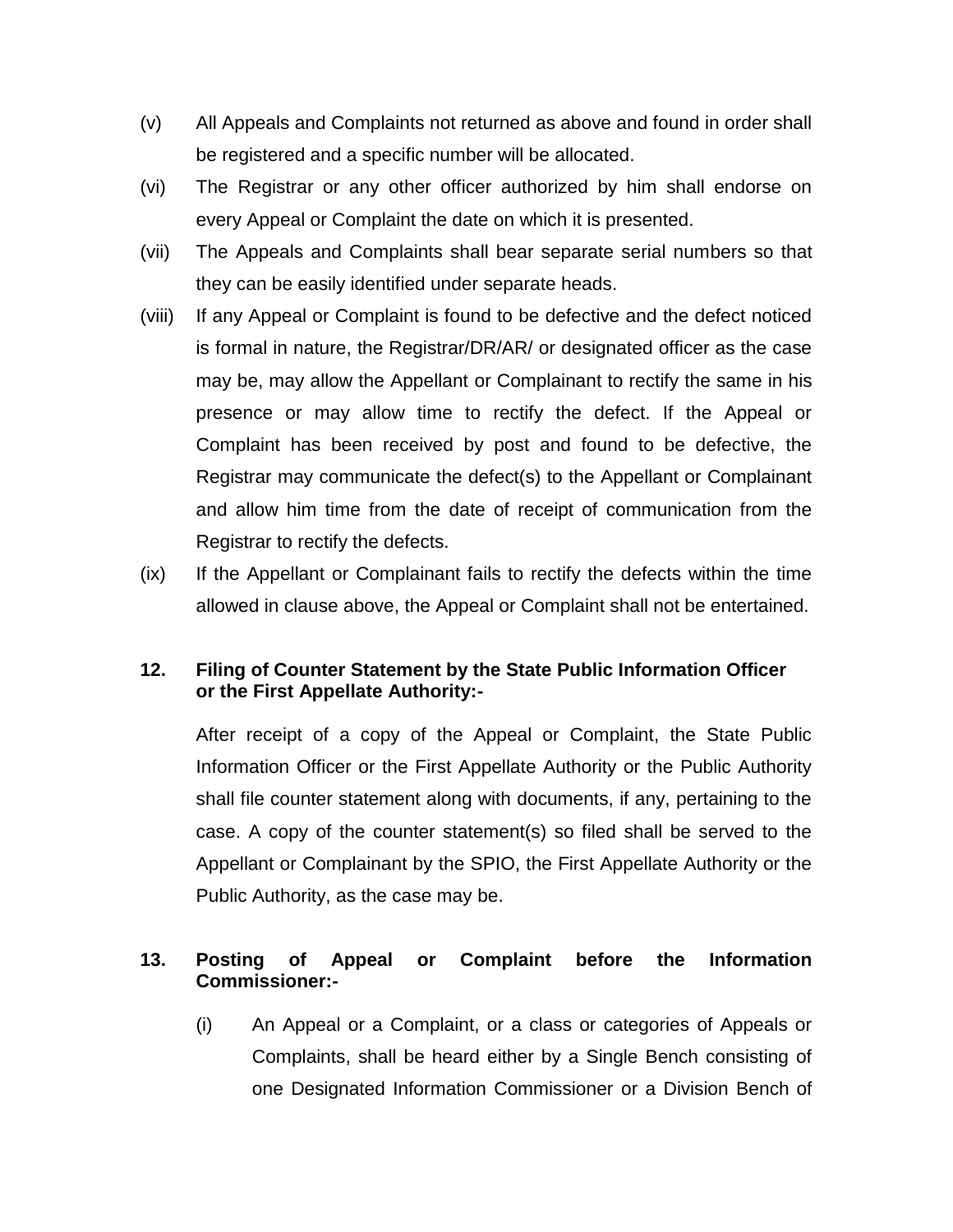two Designated Information Commissioners, or a Full Bench of three or more Designated Information Commissioners, as decided by the Chief Information Commissioner by a special or general order issued for this purpose, from time to time.

- (ii) An Appeal or a Complaint or class or categories of Appeals or Complaints may be heard by a Bench either in person or through video conference facility. The proceedings of a Bench conducted through the video conference shall be valid.
- (iii) Where in the course of the hearing of an Appeal or Complaint or other proceeding before a Single Information Commissioner, the Commissioner considers that the matter should be dealt with by a Division or Full Bench, he shall refer the matter to the Chief Information Commissioner who may thereupon constitute such a Bench for the hearing and disposal of the matter, including the referring bench.
- (iv) Similarly, where during the course of the hearing of a matter before a Division Bench, the Bench considers that the matter should be dealt with by a Full Bench, or where a Full Bench considers that a matter should be dealt with by full Commission, it shall refer the matter to the Chief Information Commissioner who may thereupon constitute such a Bench for the hearing and disposal of the matter, including the referring Bench.

#### **14. Amendment or withdrawal of an Appeal or Complaint:**

A Bench may in its discretion allow a prayer for any amendment or withdrawal of an Appeal or Complaint during the course of its hearing if such a prayer is made by the Appellant or Complainant on an application made in writing. However, no such prayer may be entertained by the Commission after the matter has been finally heard or a decision or order has been pronounced by the Commission.

#### **15. Personal presence of the Appellant or Complainant:-**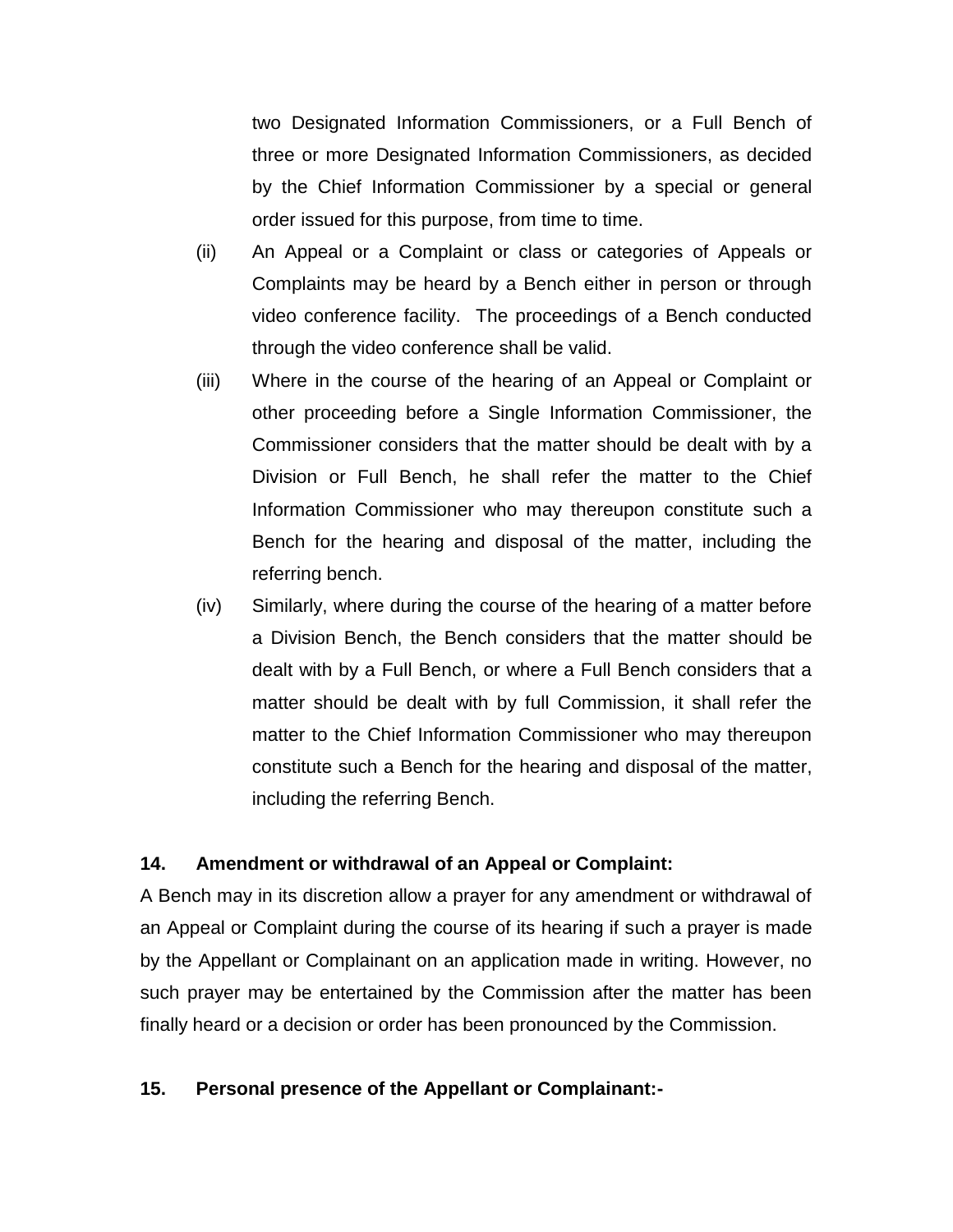- (i) The Appellant or the Complainant, as the case may be, shall be informed of the date of hearing at least seven clear days before that Date except in cases involving life or liberty where a shorter notice may be given.
- (ii) The Appellant or the Complainant, as the case may be, may at his discretion be present in person or through his duly authorized representative at the time of hearing of the Appeal or Complaint by the Commission.
- (iii) Where the Commission is satisfied that circumstances exist due to which the Appellant or the Complainant is being prevented from attending the hearing of the Commission, the Commission may afford the Appellant or the Complainant, as the case may be, another opportunity of being heard before a final decision is taken or take any other appropriate action as it may deem fit.
- (iv) The Appellant or the Complainant, as the case may be, may seek the assistance of any authorized person while presenting his case before the Commission and the person representing him may not be a legal practitioner.
- (v) If an Appellant or Complainant at his discretion decides not to be present either personally or through his duly authorized representative during the hearing of an Appeal or Complaint before the Commission, the Commission may pronounce its decision or order in the matter *ex parte,*

**16. Date of hearing to be notified: -** The Commission shall notify the parties the date and place of hearing of the Appeal or Complaint in such manner as the Chief Information Commissioner may by general or special order direct.

#### **17. Issue of summons**

Summons to the parties or to the witnesses for appearance or for production of documents or records or things shall be issued by the Registrar/ DR/AR under